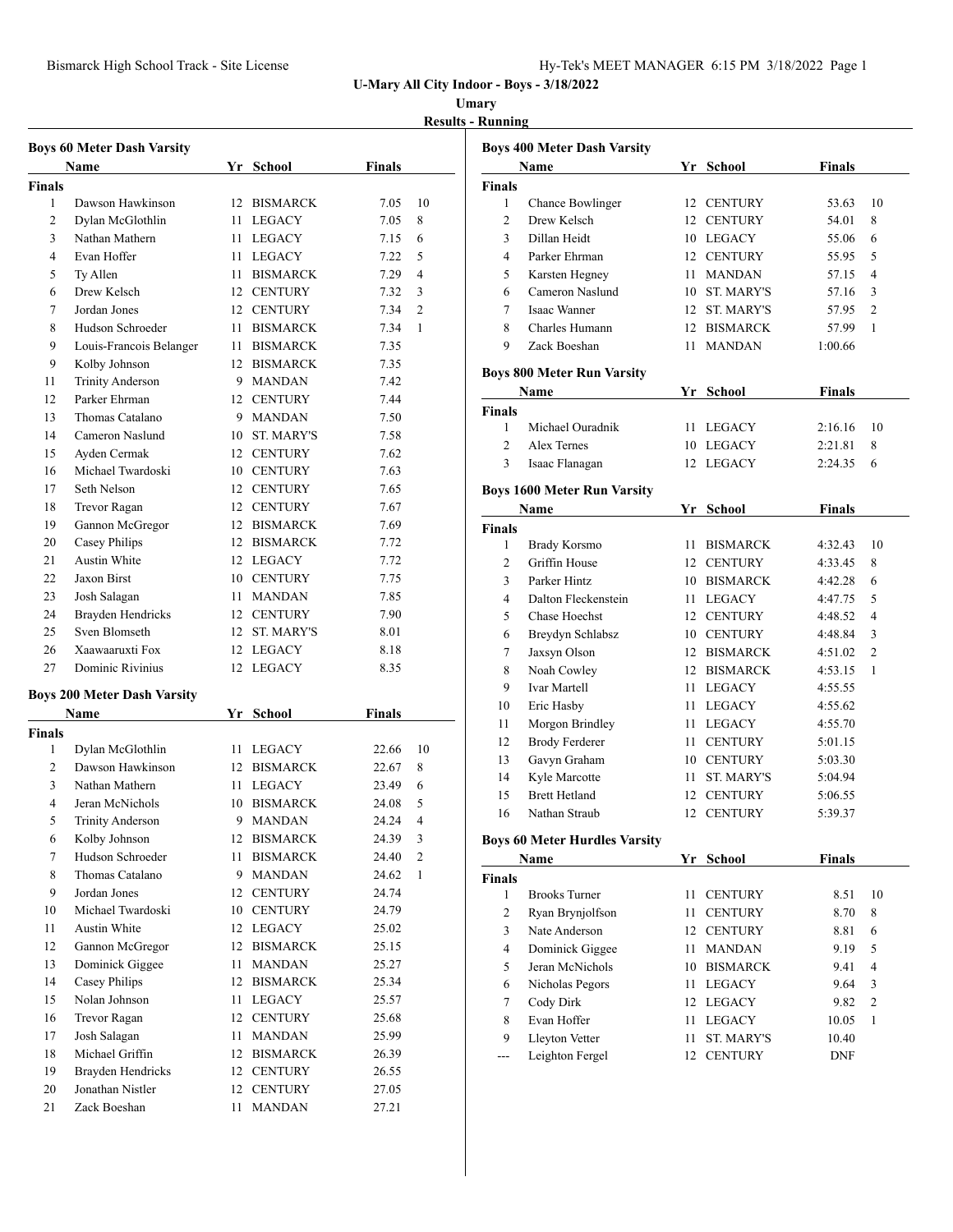### **Umary**

## **Results - R**

|                |                                       |    |           |                        |                        | <u>iyyəti</u> |
|----------------|---------------------------------------|----|-----------|------------------------|------------------------|---------------|
|                | <b>Boys 4x400 Meter Relay Varsity</b> |    |           |                        |                        |               |
|                | <b>Team</b>                           |    | Relay     |                        | <b>Finals</b>          |               |
| <b>Finals</b>  |                                       |    |           |                        |                        |               |
| 1              | <b>CENTURY</b>                        |    | A         |                        | 3:45.20                | 10            |
|                | 1) Chance Bowlinger 12                |    |           | 2) Josh Berger 9       |                        |               |
|                | 3) Nate Anderson 12                   |    |           | 4) Jaxon Birst 10      |                        |               |
| 2              | <b>BISMARCK</b>                       |    | A         |                        | 3:52.38                | 8             |
|                | 1) Michael Leier 9                    |    |           | 2) Jeran McNichols 10  |                        |               |
|                | 3) Louis-Francois Belanger 11         |    |           | 4) Jedidiah Derrick 11 |                        |               |
| 3              | MANDAN                                |    | B         |                        | 3:54.57                | 6             |
|                | 1) Noah Forschen 10                   |    |           | 2) Hudsen Sheldon 9    |                        |               |
|                | 3) Rudy Kroh 10                       |    |           | 4) Zack Boeshan 11     |                        |               |
| 4              | <b>LEGACY</b>                         |    | А         |                        | 3:55.73                | 5             |
|                | 1) Xaawaaruxti Fox 12                 |    |           | 2) Dillan Heidt 10     |                        |               |
|                | 3) Cody Dirk 12                       |    |           | 4) Nicholas Schulz 11  |                        |               |
| 5              | <b>CENTURY</b>                        |    | B         |                        | x3:55.91               |               |
|                | 1) Griffin House 12                   |    |           |                        | 2) Breydyn Schlabsz 10 |               |
|                | 3) Gavyn Graham 10                    |    |           | 4) Chase Hoechst 12    |                        |               |
| 6              | <b>ST. MARY'S</b>                     |    | A         |                        | 4:00.24                | 4             |
|                | 1) Lleyton Vetter 11                  |    |           | 2) Isaac Duppong 9     |                        |               |
|                | 3) Colby Fleck 9                      |    |           |                        | 4) Cameron Naslund 10  |               |
| 7              | <b>MANDAN</b>                         |    | A         |                        | x4:02.63               |               |
|                | 1) Dominick Giggee 11                 |    |           | 2) Ty Johnson 11       |                        |               |
|                | 3) Leif Lahtinen 10                   |    |           | 4) Karsten Hegney 11   |                        |               |
|                |                                       |    |           |                        |                        |               |
|                | <b>Boys High Jump Varsity</b>         |    |           |                        |                        |               |
|                | Name                                  |    | Yr School |                        | Finals                 |               |
| Finals         |                                       |    |           |                        |                        |               |
| 1              | Ryan Brynjolfson                      | 11 |           | <b>CENTURY</b>         | 6-02.00                | 9             |
| 1              | <b>Brooks Turner</b>                  |    |           | 11 CENTURY             | $6 - 02.00$            | 9             |
| 3              | Ty Allen                              |    |           | 11 BISMARCK            | $6 - 00.00$            | 6             |
| 4              | Will Mickelson                        |    |           | 10 MANDAN              | 5-08.00                | 5             |
| 5              | Preston Lemar                         |    |           | 10 BISMARCK            | 5-06.00                | 4             |
| $---$          | Mat Mudingay                          |    |           | 11 MANDAN              | ΝH                     |               |
| ---            | Rustin Medenwald                      |    |           | 10 MANDAN              | NH                     |               |
|                |                                       |    |           |                        |                        |               |
|                | <b>Boys Pole Vault Varsity</b>        |    |           |                        |                        |               |
|                | Name                                  |    | Yr School |                        | <b>Finals</b>          |               |
| <b>Finals</b>  |                                       |    |           |                        |                        |               |
| 1              | Adam Nychyporuk                       |    | 10 LEGACY |                        | J12-06.00              | 10            |
| 2              | Alec Wardner                          | 12 |           | <b>BISMARCK</b>        | J11-06.00              | 8             |
| 3              | Jonathan Nistler                      | 12 |           | <b>CENTURY</b>         | J11-06.00              | 6             |
| $\overline{4}$ | <b>Anthony Arrendrez</b>              | 11 |           | <b>MANDAN</b>          | J11-00.00              | 5             |
|                | Michael Griffin                       | 12 |           | <b>BISMARCK</b>        | ΝH                     |               |
| ---            | Gavin Maher                           | 12 |           | <b>BISMARCK</b>        | NΗ                     |               |
| ---            | Logan Morrison                        | 12 |           | LEGACY                 | X10-06.00              |               |
|                |                                       |    |           |                        |                        |               |
|                | <b>Boys Long Jump Varsity</b>         |    |           |                        |                        |               |
|                | Name                                  |    | Yr School |                        | <b>Finals</b>          |               |
| Finals         |                                       |    |           |                        |                        |               |
| 1              | Ty Allen                              | 11 |           | <b>BISMARCK</b>        | 21-08.00               | 10            |
| 2              | Hudson Schroeder                      | 11 |           | <b>BISMARCK</b>        | 20-03.50               | 8             |
| 3              | Ayden Cermak                          | 12 |           | <b>CENTURY</b>         | 19-09.50               | 6             |
| 4              | Seth Nelson                           | 12 |           | <b>CENTURY</b>         | 19-08.00               | 5             |
| 5              | Logan Miller                          | 11 |           | <b>LEGACY</b>          | 19-07.00               | 4             |
|                |                                       |    |           |                        |                        |               |

| Kunning        |                                          |     |                   |               |                |
|----------------|------------------------------------------|-----|-------------------|---------------|----------------|
| 6              | Gannon McGregor                          | 12  | <b>BISMARCK</b>   | 19-03.50      | 3              |
| 7              | Gavyn Nygren                             |     | 10 LEGACY         | 18-10.00      | $\overline{2}$ |
| 8              | Nolan Johnson                            |     | 11 LEGACY         | 18-00.50      | 1              |
| 9              | Jordan Jones                             | 12  | <b>CENTURY</b>    | 18-00.00      |                |
| 10             | Maxwell Freitag                          | 11  | <b>BISMARCK</b>   | 17-11.50      |                |
| 11             | Dominic Rivinius                         | 12  | <b>LEGACY</b>     | 17-00.00      |                |
|                | <b>Boys Triple Jump Varsity</b>          |     |                   |               |                |
|                | Name                                     |     | Yr School         | <b>Finals</b> |                |
| <b>Finals</b>  |                                          |     |                   |               |                |
| 1              | Ayden Cermak                             |     | 12 CENTURY        | 39-11.00      | 10             |
| $\overline{c}$ | Josh Salagan                             | 11  | <b>MANDAN</b>     | 39-03.00      | 8              |
| ---            | Ty Allen                                 | 11  | <b>BISMARCK</b>   | <b>FOUL</b>   |                |
|                | <b>Boys Shot Put Varsity</b>             |     |                   |               |                |
|                | Name                                     | Yr  | School            | Finals        |                |
| <b>Finals</b>  |                                          |     |                   |               |                |
| 1              | Lucas Schweigert                         | 12  | <b>CENTURY</b>    | 51-00.50      | 10             |
| $\overline{c}$ | Jacob Burckhard                          | 11  | <b>CENTURY</b>    | 50-05.50      | 8              |
| 3              | Joel Edland                              | 11  | <b>CENTURY</b>    | 47-00.00      | 6              |
| 4              | <b>Brackston Kemmet</b>                  |     | 12 LEGACY         | 45-08.00      | 5              |
| 5              | Brayden Moran                            |     | 12 BISMARCK       | 44-08.00      | 4              |
| 6              | Jaxson Walz                              | 11. | <b>CENTURY</b>    | 44-02.00      | 3              |
| 7              | Hunter Corbin                            |     | 10 MANDAN         | 43-05.50      | $\overline{c}$ |
| 8              | Landon Leno                              | 11  | <b>LEGACY</b>     | 42-10.50      | $\mathbf{1}$   |
| 9              | Devin Heaton                             |     | 12 LEGACY         | 41-07.50      |                |
| 10             | Jake Hettinger                           | 11  | <b>BISMARCK</b>   | 40-01.50      |                |
| 11             | Rayce Gullicks                           |     | 12 LEGACY         | 38-07.50      |                |
| 12             | Jackson Hoornaert                        |     | 12 CENTURY        | 38-02.00      |                |
| 13             | Wadley Lamy                              | 12  | <b>CENTURY</b>    | 38-01.00      |                |
| 14             | Scott Gotta                              | 12  | <b>BISMARCK</b>   | 37-08.50      |                |
| 14             | Tayler Williams                          |     | 12 LEGACY         | 37-08.50      |                |
| 16             | Hunter Stymeist                          |     | 12 LEGACY         | 36-08.50      |                |
| 17             | Sven Blomseth                            |     | 12 ST. MARY'S     | 36-08.00      |                |
| 18             | Sam Burr                                 |     | 12 MANDAN         | 36-05.00      |                |
| 19             | Jaden Braun                              |     | 12 CENTURY        | 36-03.50      |                |
| 20             | Carsten Irgens                           | 12  | <b>CENTURY</b>    | 35-08.50      |                |
| 21             | Leah Rohde                               | 11  | <b>ST. MARY'S</b> | 32-05.00      |                |
| 22             | Jonathan Plante                          | 11  | <b>ST. MARY'S</b> | 31-06.00      |                |
|                | <b>Boys 60 Meter Dash Junior Varsity</b> |     |                   |               |                |

|        | Name            | Yr | School            | <b>Finals</b> |                |
|--------|-----------------|----|-------------------|---------------|----------------|
| Finals |                 |    |                   |               |                |
| 1      | Talen Farland   | 11 | <b>LEGACY</b>     | 7.32          | 10             |
| 2      | Colby Fleck     | 9  | <b>ST. MARY'S</b> | 7.47          | 8              |
| 3      | Alexander Szcur | 9  | <b>BISMARCK</b>   | 7.66          | 6              |
| 4      | Tristan Ulmer   | 9  | <b>MANDAN</b>     | 7.73          | 5              |
| 5      | Gavyn Nygren    | 10 | <b>LEGACY</b>     | 7.73          | 4              |
| 6      | Aeyden Price    | 9  | <b>ST. MARY'S</b> | 7.81          | 3              |
| 7      | Ashton Zimney   | 9  | <b>CENTURY</b>    | 7.83          | $\overline{c}$ |
| 8      | Aiden Messer    | 9  | <b>LEGACY</b>     | 7.87          | 1              |
| 9      | Isaac Duppong   | 9  | <b>ST. MARY'S</b> | 7.92          |                |
| 10     | Revin Davenport | 9  | <b>MANDAN</b>     | 7.93          |                |
| 10     | Cade Pittenger  | 10 | <b>LEGACY</b>     | 7.93          |                |
| 12     | Asher Worrel    | 9  | <b>LEGACY</b>     | 7.95          |                |
| 13     | Riley Johnson   | 10 | <b>CENTURY</b>    | 7.99          |                |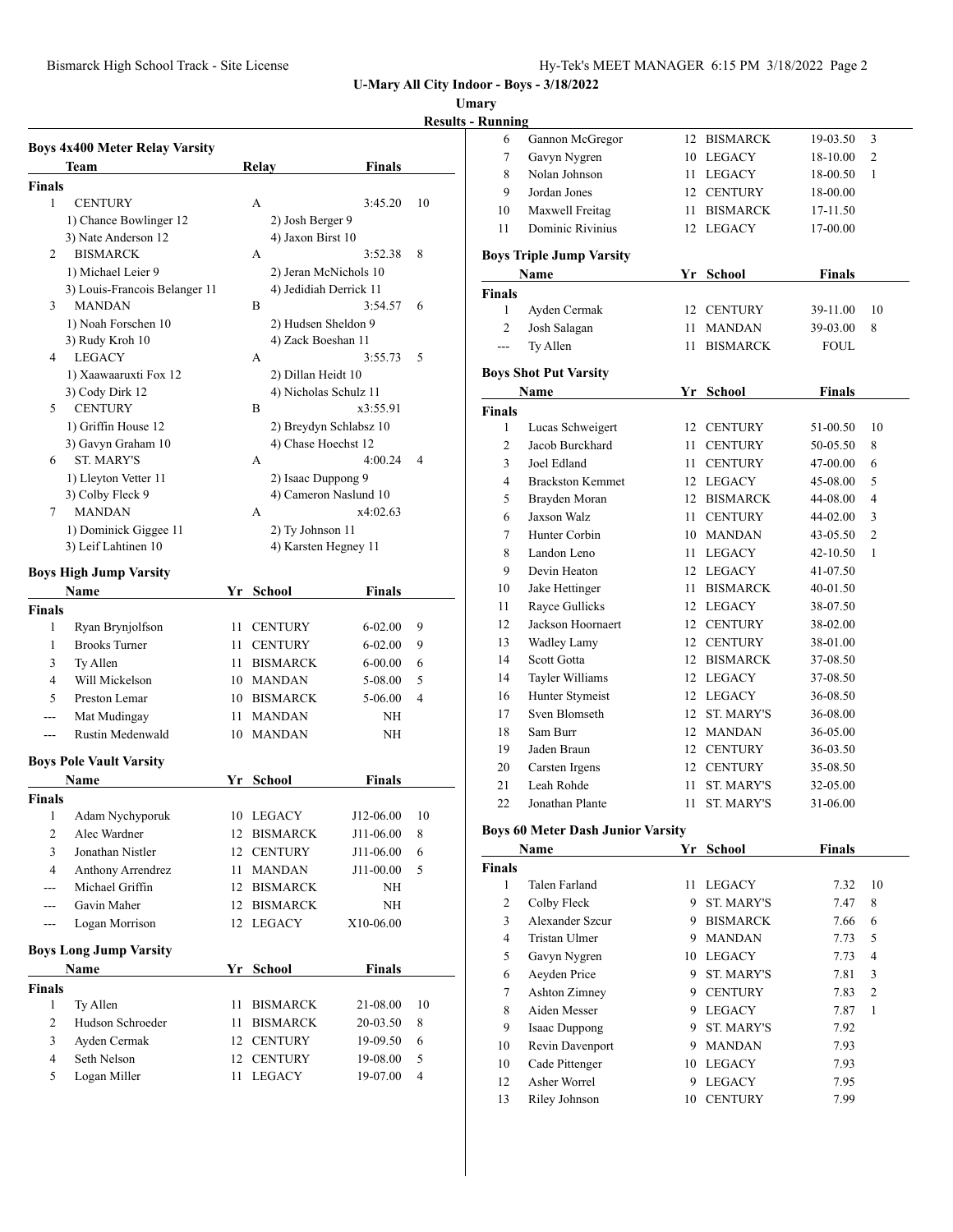**Umary**

|    |                                             |    |                   |               | <b>Results - Running</b>         |
|----|---------------------------------------------|----|-------------------|---------------|----------------------------------|
|    | Finals  (Boys 60 Meter Dash Junior Varsity) |    |                   |               | 15<br>L                          |
|    | Name                                        |    | Yr School         | <b>Finals</b> | 16<br>C                          |
| 14 | Jamell Lynch                                |    | 10 CENTURY        | 8.02          | 17<br>R                          |
| 15 | Kallon Dockter                              |    | 9 LEGACY          | 8.03          | $\mathsf{C}$<br>18               |
| 16 | <b>Brenden Hust</b>                         |    | 11 MANDAN         | 8.05          | 19<br>Ν                          |
| 17 | Ben Seibel                                  |    | 10 CENTURY        | 8.06          | 20<br>J                          |
| 18 | <b>Braxton Just</b>                         |    | 10 BISMARCK       | 8.06          | 21<br>A                          |
| 19 | <b>Austin Privratsky</b>                    |    | 9 CENTURY         | 8.06          | 22<br>S                          |
| 20 | Kale Schommer                               |    | 10 CENTURY        | 8.07          | 23<br>A                          |
| 20 | Clark Joseph Escatron                       |    | 9 MANDAN          | 8.07          | 24<br>$\overline{\mathbf{R}}$    |
| 20 | Kalen Gietzen                               |    | 9 BISMARCK        | 8.07          | 25<br>A                          |
| 23 | <b>Ageze Gilliss</b>                        |    | 9 CENTURY         | 8.14          | $\bf k$<br>26                    |
| 23 | Caezar Petrus                               |    | 9 LEGACY          | 8.14          | 27<br>Ν                          |
| 23 | Matthew Harris                              |    | 11 CENTURY        | 8.14          | 28<br>C                          |
| 26 | Christian Walsh                             |    | 10 BISMARCK       | 8.16          | 29<br>E                          |
| 26 | Aidan Schaefbauer                           |    | 10 ST. MARY'S     | 8.16          | 30<br>K                          |
| 28 | Isaac Schumacher                            |    | 10 LEGACY         | 8.17          | 31<br>$\Gamma$                   |
| 29 | Maxwell Freitag                             |    | 11 BISMARCK       | 8.19          | 32<br>E                          |
| 30 | Ryan Baker                                  |    | 9 LEGACY          | 8.21          | 33<br>A                          |
| 31 | Carter Gravseth                             |    | 9 LEGACY          | 8.22          | 33<br>T                          |
| 31 | Chance Bryson                               |    | 9 MANDAN          | 8.22          | E<br>35                          |
| 33 | Sylas Jackson                               |    | 9 CENTURY         | 8.25          | E<br>36                          |
| 34 | Kaden Dirk                                  |    | 9 LEGACY          | 8.26          | E<br>37                          |
| 35 | Wyatt Piehl                                 |    | 10 MANDAN         | 8.28          | 38<br>N                          |
| 36 | Ryan Landenberger                           |    | 10 CENTURY        | 8.40          | 39<br>N                          |
| 37 | Detrick VanFleet                            |    | 9 BISMARCK        | 8.44          | 40<br>L                          |
| 38 | William Leibel                              |    | 9 CENTURY         | 8.56          | 41<br>$\mathsf{C}$               |
| 39 | Sam Pierce                                  |    | 10 MANDAN         | 8.61          | 42<br>I                          |
| 40 | Andrew Helvig                               |    | 11 MANDAN         | 8.66          |                                  |
| 41 | Max Geiger                                  |    | 9 CENTURY         | 8.67          | <b>Boys 400</b>                  |
| 42 | Brody Savageau                              |    | 9 MANDAN          | 8.79          | Na                               |
| 43 | <b>Boston Bischke</b>                       |    | 9 LEGACY          | 8.86          | <b>Finals</b>                    |
| 44 | Damon Schafer                               |    | 10 MANDAN         | 8.89          | 1<br>Γ                           |
| 45 | Camdyn Engelhard                            |    | 9 MANDAN          | 9.02          | 2<br>Ν                           |
| 46 | William Pollert                             |    | 9 BISMARCK        | 9.12          | $\overline{3}$<br>$\overline{C}$ |
| 47 | Toby Fox                                    |    | 9 BISMARCK        | 9.34          | $\overline{4}$<br>Ŀ              |
| 48 | Liam Turnman                                | 10 | <b>ST. MARY'S</b> | 9.42          | 5<br>L                           |
| 49 | Rowan Grinsteinner                          |    | 9 BISMARCK        | 9.81          | 6<br>V<br>$\overline{7}$<br>л    |
|    |                                             |    |                   |               |                                  |

# **Boys 200 Meter Dash Junior Varsity**

|               | <b>Boys 200 Meter Dash Junior Varsity</b><br><b>Finals</b><br>Name<br>School<br>Yr |    |                   |       |                |  |  |
|---------------|------------------------------------------------------------------------------------|----|-------------------|-------|----------------|--|--|
|               |                                                                                    |    |                   |       |                |  |  |
| <b>Finals</b> |                                                                                    |    |                   |       |                |  |  |
| 1             | Talen Farland                                                                      | 11 | <b>LEGACY</b>     | 23.80 | 10             |  |  |
| 2             | Colby Fleck                                                                        | 9  | <b>ST. MARY'S</b> | 24.17 | 8              |  |  |
| 3             | Rivers Martin                                                                      | 10 | <b>CENTURY</b>    | 24.28 | 6              |  |  |
| 4             | Jordan Kellogg                                                                     | 9  | <b>CENTURY</b>    | 25.21 | 5              |  |  |
| 5             | Dawson Balzer                                                                      | 9  | <b>BISMARCK</b>   | 25.30 | $\overline{4}$ |  |  |
| 6             | Dash Ohlsen                                                                        | 9  | <b>BISMARCK</b>   | 25.65 | 3              |  |  |
| 7             | Paxton Ohlhauser                                                                   | 10 | <b>MANDAN</b>     | 25.84 | $\overline{2}$ |  |  |
| 8             | Isaac Duppong                                                                      | 9  | <b>ST. MARY'S</b> | 25.88 | 1              |  |  |
| 9             | Asher Worrel                                                                       | 9  | <b>LEGACY</b>     | 25.93 |                |  |  |
| 10            | Riley Johnson                                                                      | 10 | <b>CENTURY</b>    | 25.94 |                |  |  |
| 11            | Clark Joseph Escatron                                                              | 9  | <b>MANDAN</b>     | 26.20 |                |  |  |
| 12            | Aeyden Price                                                                       | 9  | <b>ST. MARY'S</b> | 26.26 |                |  |  |
| 13            | Chance Bryson                                                                      | 9  | <b>MANDAN</b>     | 26.27 |                |  |  |
| 13            | Revin Davenport                                                                    | 9  | <b>MANDAN</b>     | 26.27 |                |  |  |
|               |                                                                                    |    |                   |       |                |  |  |

| 15 | Lucas McNichols       | 9  | <b>BISMARCK</b>   | 26.31 |
|----|-----------------------|----|-------------------|-------|
| 16 | Cade Pittenger        | 10 | LEGACY            | 26.33 |
| 17 | Rudy Kroh             | 10 | <b>MANDAN</b>     | 26.39 |
| 18 | Connor Lang           |    | 9 LEGACY          | 26.45 |
| 19 | Mat Mudingay          | 11 | MANDAN            | 26.77 |
| 20 | Jamell Lynch          | 10 | <b>CENTURY</b>    | 26.84 |
| 21 | <b>Ageze Gilliss</b>  |    | 9 CENTURY         | 26.86 |
| 22 | Sylas Jackson         | 9  | <b>CENTURY</b>    | 26.87 |
| 23 | Aidan Schaefbauer     | 10 | ST. MARY'S        | 26.90 |
| 24 | Ryan Baker            |    | 9 LEGACY          | 26.97 |
| 25 | Aiden Messer          |    | 9 LEGACY          | 27.05 |
| 26 | Kallon Dockter        | 9  | LEGACY            | 27.07 |
| 27 | Matthew Harris        | 11 | <b>CENTURY</b>    | 27.13 |
| 28 | <b>Grant Hubley</b>   | 10 | <b>CENTURY</b>    | 27.30 |
| 29 | Brayden Brosz         | 11 | <b>CENTURY</b>    | 27.43 |
| 30 | Kaden Dirk            | 9  | LEGACY            | 27.83 |
| 31 | Derek Schmidt         | 10 | <b>MANDAN</b>     | 27.86 |
| 32 | Brayden Heinle        |    | 9 CENTURY         | 27.94 |
| 33 | Andrew Helvig         | 11 | <b>MANDAN</b>     | 28.27 |
| 33 | Ty Johnson            | 11 | MANDAN            | 28.27 |
| 35 | Holden Howard         |    | 10 MANDAN         | 28.45 |
| 36 | Brody Savageau        | 9. | <b>MANDAN</b>     | 28.78 |
| 37 | <b>Boston Bischke</b> |    | 9 LEGACY          | 28.81 |
| 38 | Noah Forschen         |    | 10 MANDAN         | 28.87 |
| 39 | Mason Marquart        | 11 | <b>BISMARCK</b>   | 29.32 |
| 40 | Landen Dvorak         | 10 | ST. MARY'S        | 29.44 |
| 41 | Camdyn Engelhard      | 9  | <b>MANDAN</b>     | 29.87 |
| 42 | Liam Turnman          | 10 | <b>ST. MARY'S</b> | 32.33 |
|    |                       |    |                   |       |

### **Boys 400 Meter Dash Junior Varsity**

|                | Name             |     | Yr School         | <b>Finals</b> |                |
|----------------|------------------|-----|-------------------|---------------|----------------|
| Finals         |                  |     |                   |               |                |
|                | Dawson Balzer    | 9   | <b>BISMARCK</b>   | 56.01         | 10             |
| $\mathfrak{D}$ | Michael Leier    | 9   | <b>BISMARCK</b>   | 57.16         | 8              |
| 3              | Colton Ruud      | 10  | <b>LEGACY</b>     | 1:00.06       | 6              |
| 4              | Isaiah Schlinger | 9   | <b>ST. MARY'S</b> | 1:04.21       | 5              |
| 5              | Landen Dvorak    | 10. | <b>ST. MARY'S</b> | 1:05.55       | 4              |
| 6              | William Leibel   | 9   | <b>CENTURY</b>    | 1:07.96       | 3              |
| 7              | Max Geiger       | 9   | <b>CENTURY</b>    | 1:08.10       | $\overline{c}$ |
| 8              | Zachary Darling  | 10  | <b>LEGACY</b>     | 1:08.90       |                |

### **Boys 800 Meter Run Junior Varsity**

|               | Name              | Yr  | School            | <b>Finals</b> |                |
|---------------|-------------------|-----|-------------------|---------------|----------------|
| <b>Finals</b> |                   |     |                   |               |                |
| 1             | Peyton Sims       | 10  | <b>BISMARCK</b>   | 2:17.30       | 10             |
| 2             | Tyler Wahl        | 10  | <b>BISMARCK</b>   | 2:17.75       | 8              |
| 3             | <b>Ian Butman</b> | 9   | <b>MANDAN</b>     | 2:19.77       | 6              |
| 4             | Adam Eberle       | 10  | <b>ST. MARY'S</b> | 2:19.79       | 5              |
| 5             | Wyatte Hillerson  | 9   | <b>BISMARCK</b>   | 2:21.21       | 4              |
| 6             | TJ Brown Otter    | 9   | <b>MANDAN</b>     | 2:22.74       | 3              |
| 7             | Leif Lahtinen     | 10. | <b>MANDAN</b>     | 2:23.04       | $\overline{2}$ |
| 8             | Isaac Schroeder   | 10. | <b>ST. MARY'S</b> | 2:23.74       | 1              |
| 9             | Matthew Volk      | 9   | <b>BISMARCK</b>   | 2:24.35       |                |
| 10            | Nathan Schroeder  | 11  | <b>CENTURY</b>    | 2:26.55       |                |
| 11            | Raine Skjod       | 12  | <b>MANDAN</b>     | 2:27.03       |                |
| 12            | Kaden Hoffman     | 10  | <b>CENTURY</b>    | 2:28.32       |                |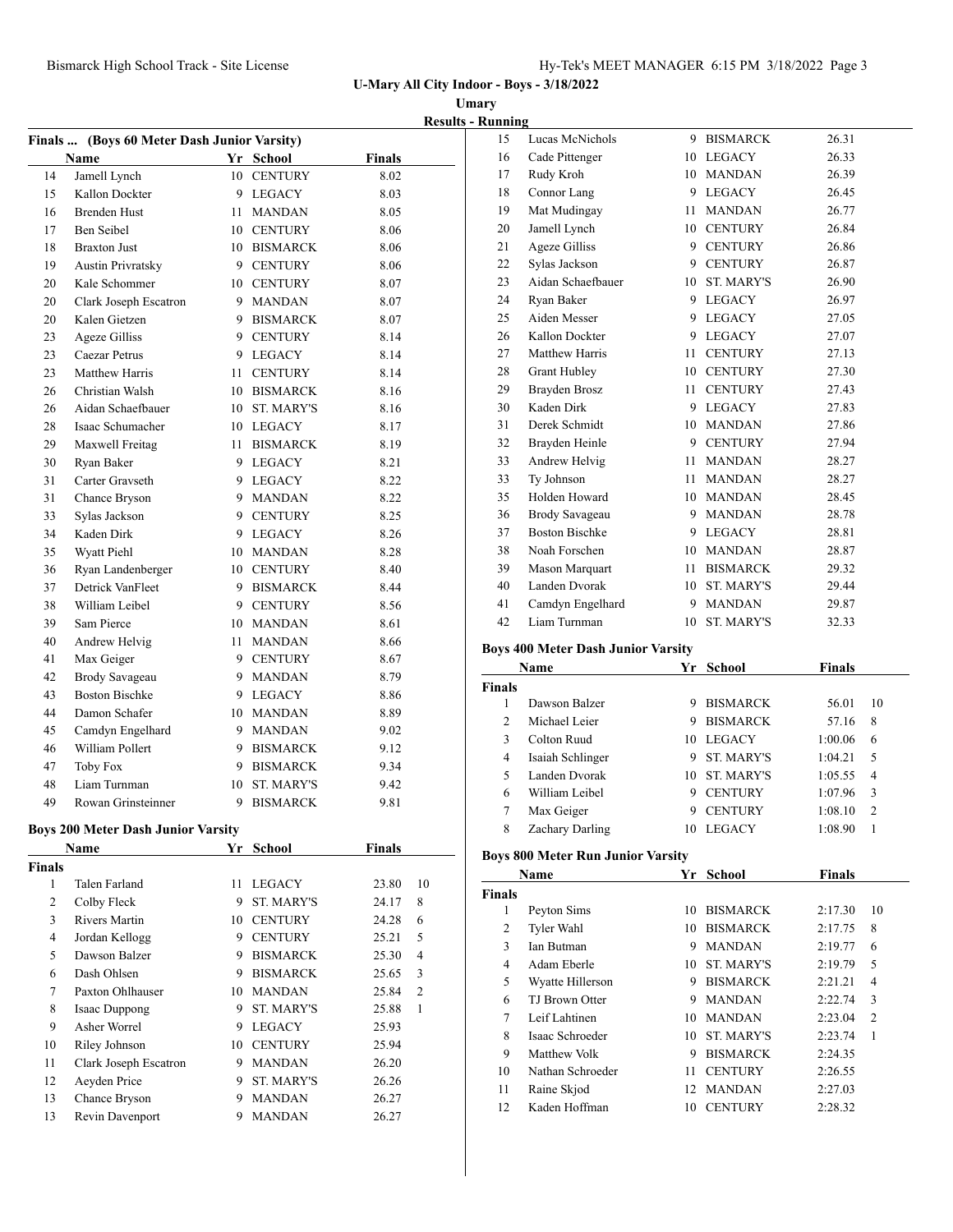**Umary**

|               | Finals  (Boys 800 Meter Run Junior Varsity)  |    |                    |               | <b>Results - Ru</b> |
|---------------|----------------------------------------------|----|--------------------|---------------|---------------------|
|               | Name                                         |    | Yr School          | <b>Finals</b> |                     |
| 13            | Peyton White Buffalo                         | 9  | MANDAN             | 2:32.10       |                     |
| 14            | Calvin Sprenger                              |    | 10 LEGACY          | 2:34.52       |                     |
| 15            | Michael Storsved                             |    | 10 MANDAN          | 2:40.25       |                     |
| 16            | Miles Hosek                                  |    | 9 LEGACY           | 2:44.61       |                     |
| 17            | <b>Toby Fox</b>                              |    | 9 BISMARCK         | 2:49.04       |                     |
| 18            | Liam Sondeland                               |    | 9 LEGACY           | 2:50.31       |                     |
| 19            | Ethan Hoechst                                |    | 9 CENTURY          | 2:51.08       |                     |
|               | <b>Boys 1600 Meter Run Junior Varsity</b>    |    |                    |               |                     |
|               | Name                                         |    | Yr School          | <b>Finals</b> |                     |
| <b>Finals</b> |                                              |    |                    |               |                     |
| 1             | Ian Butman                                   |    | 9 MANDAN           | 5:09.54       | 10                  |
| 2             | Adam Eberle                                  |    | 10 ST. MARY'S      | 5:10.40       | 8                   |
| 3             | TJ Brown Otter                               |    | 9 MANDAN           | 5:11.71       | 6                   |
| 4             | Zachary Stair                                | 11 | CENTURY            | 5:12.08       | 5                   |
| 5             | Djiby Diallo                                 |    | 10 BISMARCK        | 5:14.59       | $\overline{4}$      |
| 6             | Raine Skjod                                  |    | 12 MANDAN          | 5:16.52       | 3                   |
| 7             | Kade Warren                                  |    | 10 LEGACY          | 5:17.24       | 2                   |
| 8             | Evan Pena                                    |    | 11 CENTURY         | 5:17.73       | 1                   |
| 9             | Luke Larson                                  |    | 9 CENTURY          | 5:24.56       |                     |
| 10            | Peyton White Buffalo                         |    | 9 MANDAN           | 5:25.83       |                     |
| 11            | Gabe Hamlin                                  |    | 9 BISMARCK         | 5:33.61       |                     |
| 12            | Micah Erickson                               |    | 9 ST. MARY'S       | 5:36.63       |                     |
| 13            | Trevor Fried                                 |    | 11 LEGACY          | 5:36.91       |                     |
| 14            | Ben Wrolstad                                 |    | 9 CENTURY          | 5:38.52       |                     |
| 15            | Espoire Missalou                             |    | 9 CENTURY          | 5:48.06       |                     |
|               | <b>Boys 60 Meter Hurdles Junior Varsity</b>  |    |                    |               |                     |
|               | Name                                         |    | Yr School          | <b>Finals</b> |                     |
| <b>Finals</b> |                                              |    |                    |               |                     |
| 1             | Jordan Kellogg                               |    | 9 CENTURY          | 9.16          | 10                  |
| 2             | <b>Rivers Martin</b>                         |    | 10 CENTURY         | 9.26          | 8                   |
| 3             | Hudsen Sheldon                               |    | 9 MANDAN           | 9.59          | 6                   |
| 4             | Lucas McNichols                              |    | 9 BISMARCK         | 9.68          | 5                   |
| 5             | Noah Bares                                   |    | 9 CENTURY          | 9.92          | 4                   |
| 6             | Kayne Nelson                                 |    | 10 CENTURY         | 10.01         | 3                   |
| 7             | Nicholas Schulz                              |    | 11 LEGACY          | 10.04         | $\overline{c}$      |
| 8             | Ty Johnson                                   | 11 | <b>MANDAN</b>      | 10.15         | 1                   |
| 9             | Dash Ohlsen                                  | 9  | <b>BISMARCK</b>    | 10.71         |                     |
| 10            | Sam Pierce                                   | 10 | <b>MANDAN</b>      | 11.12         |                     |
| 11            | Fynn Gullicks                                | 9  | <b>CENTURY</b>     | 11.53         |                     |
|               | <b>Boys 4x400 Meter Relay Junior Varsity</b> |    |                    |               |                     |
|               | Team                                         |    | Relay              | <b>Finals</b> |                     |
| <b>Finals</b> |                                              |    |                    |               |                     |
| 1             | <b>BISMARCK</b>                              |    | А                  | 3:49.80       | 10                  |
|               | 1) Noah Cowley 12                            |    | 2) Carter Sims 12  |               |                     |
|               | 3) Brady Korsmo 11                           |    | 4) Parker Hintz 10 |               |                     |
| 2             | <b>CENTURY</b>                               |    | А                  | 4:01.20       | 8                   |
|               | 1) Ben Seibel 10                             |    | 2) Kayne Nelson 10 |               |                     |
|               | 3) Austin Privratsky 9                       |    | 4) Kolter Simon 9  |               |                     |
| 3             | <b>LEGACY</b>                                |    | B                  | 4:02.41       | 6                   |

1) Eric Hasby 11 2) Dalton Fleckenstein 11 3) Kade Warren 10 4) Trevor Fried 11

| ınning |                         |   |                       |   |
|--------|-------------------------|---|-----------------------|---|
| 4      | <b>BISMARCK</b>         | B | x4:03.05              |   |
|        | 1) Djiby Diallo 10      |   | 2) Peyton Sims 10     |   |
|        | 3) Wyatte Hillerson 9   |   | 4) Jaxsyn Olson 12    |   |
| 5      | <b>LEGACY</b>           | C | x4:05.50              |   |
|        | 1) Colton Ruud 10       |   | 2) Zachary Darling 10 |   |
|        | 3) Morgon Brindley 11   |   | 4) Ivar Martell 11    |   |
| 6      | <b>CENTURY</b>          | D | x4:09.97              |   |
|        | 1) Zachary Stair 11     |   | 2) Nathan Straub 12   |   |
|        | 3) Nathan Schroeder 11  |   | 4) Zach Jeffers 12    |   |
| 7      | <b>LEGACY</b>           | A | x4:16.64              |   |
|        | 1) Tristan Haider 9     |   | 2) Caezar Petrus 9    |   |
|        | 3) Carter Gravseth 9    |   | 4) Dax Frank 9        |   |
| 8      | <b>ST. MARY'S</b>       | A | 4:23.16               | 5 |
|        | 1) Aidan Schaefbauer 10 |   | 2) Landen Dvorak 10   |   |
|        | 3) Isaiah Schlinger 9   |   | 4) Isaac Wanner 12    |   |
| 9      | <b>CENTURY</b>          | C | x4:39.07              |   |
|        | 1) Ben Fryhling 9       |   | 2) Ben Wrolstad 9     |   |
|        | 3) Espoire Missalou 9   |   | 4) Luke Larson 9      |   |

### **Boys High Jump Junior Varsity**

|                | Name                 | Yr | <b>School</b>     | <b>Finals</b> |                |
|----------------|----------------------|----|-------------------|---------------|----------------|
| <b>Finals</b>  |                      |    |                   |               |                |
| 1              | Hudsen Sheldon       | 9  | <b>MANDAN</b>     | $J5-10.00$    | 10             |
| $\overline{c}$ | Kale Schommer        | 10 | <b>CENTURY</b>    | J5-08.00      | 8              |
| 3              | Sam Pierce           | 10 | <b>MANDAN</b>     | J5-06.00      | 6              |
| 4              | Aeyden Price         | 9  | <b>ST. MARY'S</b> | J5-04.00      | 5              |
| 5              | Kayne Nelson         | 10 | <b>CENTURY</b>    | J5-04.00      | 4              |
| 6              | Kolter Simon         | 9  | <b>CENTURY</b>    | J5-04.00      | 3              |
| 7              | Michael Leier        | 9  | <b>BISMARCK</b>   | $J5-02.00$    | $\overline{2}$ |
| 8              | Josh Berger          | 9  | <b>CENTURY</b>    | $J5-02.00$    | 1              |
| 9              | Brayden Heinle       | 9  | <b>CENTURY</b>    | $J5-02.00$    |                |
| 9              | Jake Smallacombe     | 11 | <b>CENTURY</b>    | $J5-02.00$    |                |
| 9              | Holden Howard        | 10 | <b>MANDAN</b>     | $J5-02.00$    |                |
| 9              | Mason Marquart       | 11 | <b>BISMARCK</b>   | $J5-02.00$    |                |
| 9              | Leif Lahtinen        | 10 | <b>MANDAN</b>     | $J5-02.00$    |                |
| 10             | Wyatt Piehl          | 10 | <b>MANDAN</b>     | J5-00.00      |                |
| 10             | Matthew Harris       | 11 | <b>CENTURY</b>    | J5-00.00      |                |
| 10             | Rustin Medenwald     | 10 | <b>MANDAN</b>     | J5-00.00      |                |
| 11             | Paxton Ohlhauser     | 10 | <b>MANDAN</b>     | $J4-10.00$    |                |
| ---            | Lucas McNichols      | 9  | <b>BISMARCK</b>   | NH            |                |
|                | Elton Two Hearts     | 12 | <b>BISMARCK</b>   | NH            |                |
| ---            | William Pollert      | 9  | <b>BISMARCK</b>   | NH            |                |
| ---            | <b>Ashton Zimney</b> | 9  | <b>CENTURY</b>    | ΝH            |                |
| ---            | Detrick VanFleet     | 9  | <b>BISMARCK</b>   | NH            |                |

### **Boys Pole Vault Junior Varsity**

| Name          |                  | Yr. | School          | <b>Finals</b> |                |
|---------------|------------------|-----|-----------------|---------------|----------------|
| <b>Finals</b> |                  |     |                 |               |                |
| 1             | Nicholas Pegors  | 11  | <b>LEGACY</b>   | J10-00.00     | 10             |
| 2             | Jimmy Shar       | 10  | LEGACY          | J10-00.00     | 8              |
| 3             | Derek Schmidt    | 10  | <b>MANDAN</b>   | J9-06.00      | 6              |
| 4             | Ben McDonald     |     | 10 LEGACY       | J9-00.00      | 5              |
| 5             | Matthew Harris   | 11  | <b>CENTURY</b>  | J8-06.00      | 4              |
| 6             | Will Hermanson   |     | 12 CENTURY      | J8-06.00      | 3              |
| 7             | Gabe Hamlin      |     | <b>BISMARCK</b> | J8-00.00      | $\overline{2}$ |
|               | Michael Storsved | 10  | <b>MANDAN</b>   | NΗ            |                |